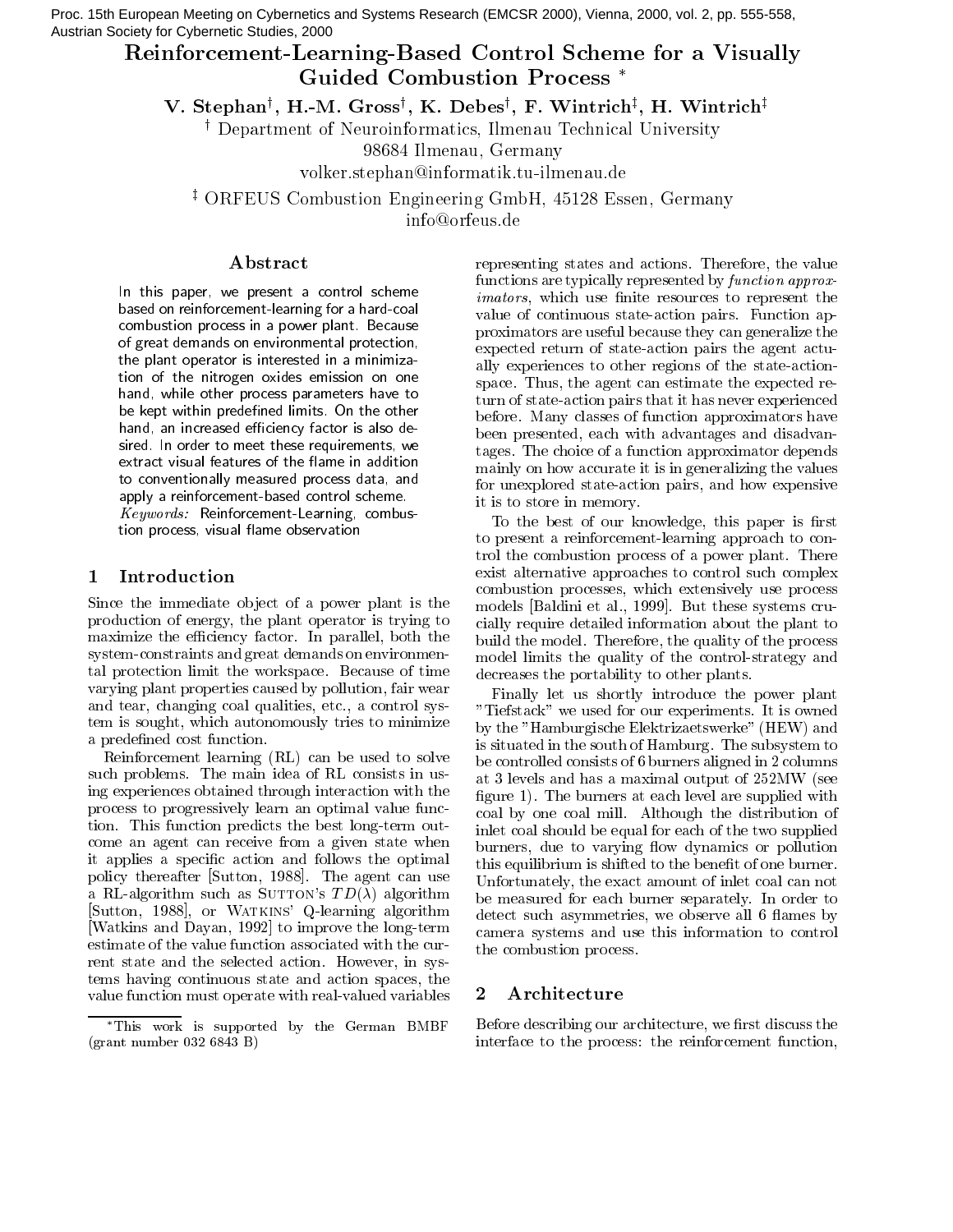

Figure 1: Schematical view of the combustion chamber with coal and air supply.

the controls, and last but not least, the measured values describing the combustion process.

#### $2.1$ Reinforcement-function

The reinforcement-function is the central part of any RL-system, since it defines the goal of the control system. It was defined in accordance with the plant operator as follows:

- the temperature of the steam entering the turbine must not fall below  $540^{\circ}$  C
- the waste gas temperature must not fall below of  $340^{\circ}$  C
- the nitrogen oxides  $(NO<sub>x</sub>)$  concentration in exhaust fumes must not exceed  $1200mg/m^3$  and has to be minimized
- the concentration of unused carbon must not exceed  $5\%$
- the  $O_2$  concentration in waste gas must not fall below 3\%
- minimize the complete inlet air multitude of the combustion process in order to increase the efficiency factor

Equation 1 shows the mathematical description of the requirements stated above. The terms  $K_{NO<sub>n</sub>}$  and  $K_{\lambda}$  allow to balance the importance of the NO<sub>x</sub> concentration and the efficiency value. We used for our experiments  $K_{NO_x} = K_{\lambda} = 0.5$ .

$$
r = \begin{cases} 0: any threshold violated \\ 1 - K_{\lambda} \frac{air'}{coal'} - K_{NO_x} * NO_x' : else \end{cases} \tag{1}
$$
  
\n
$$
r : scalar reinforcement signal
$$
  
\n
$$
air' : normalized air consumption
$$
  
\n
$$
col' : normalized col consumption
$$
  
\n
$$
NO_x' : normalized NO_x concentration
$$
  
\nin exhaust fumes  
\n
$$
K_{NO_x} : importance of encoefficient
$$
  
\n
$$
K_{\lambda} : importance of efficiency factor
$$



Figure 2: Reinforcement-function, if none of the thresholds described above is violated.

Figure 2 depicts the reinforcement-function in case none of the formulated thresholds is violated. As can be seen, the maximum reinforcement of 1.0 is only given, if both the air consumption and the  $NO_x$  concentration are minimal.

#### $2.2$ Controls

The plant operator has given us direct access to the following controls:

| control       | meaning                           |
|---------------|-----------------------------------|
| primary air   | distribution of the primary air   |
| trim at level | multitude on the lower burner     |
| 10            | level between the left and right  |
|               | burner                            |
| primary air   | distribution of the primary air   |
| trim at level | multitude on the middle burner    |
| 20            | level between the left and right  |
|               | burner                            |
| primary air   | distribution of the primary air   |
| trim at level | multitude on the upper burner     |
| 30            | level between the left and right  |
|               | burner                            |
| air multitude | air multitude on the lower burner |
| at level 10   | level                             |
| air multitude | multitude on the<br>air<br>middle |
| at level 20   | burner level                      |
| air multitude | air multitude on the<br>upper     |
| at level 30   | burner level                      |

Please hold in mind, that these controls (see also figure 1) only influence the air multitude and the distribution of air between these 6 burners, but neither multitude nor distribution of inlet hard-coal! To reduce the immense action space we use relative instead of absolute controls. That means, we define for each control only three actions: increase by  $1\%$ , remain unchanged or decrease by  $1\%$  (the use of absolute controls in  $1\%$ steps would take 21 actions, if we assume a controlrange of  $40\% \dots 60\%$ , for instance for the primary air trims). Because all 6 controls are independent of each other, our control system has to cope with  $3^6 = 729$ different actions.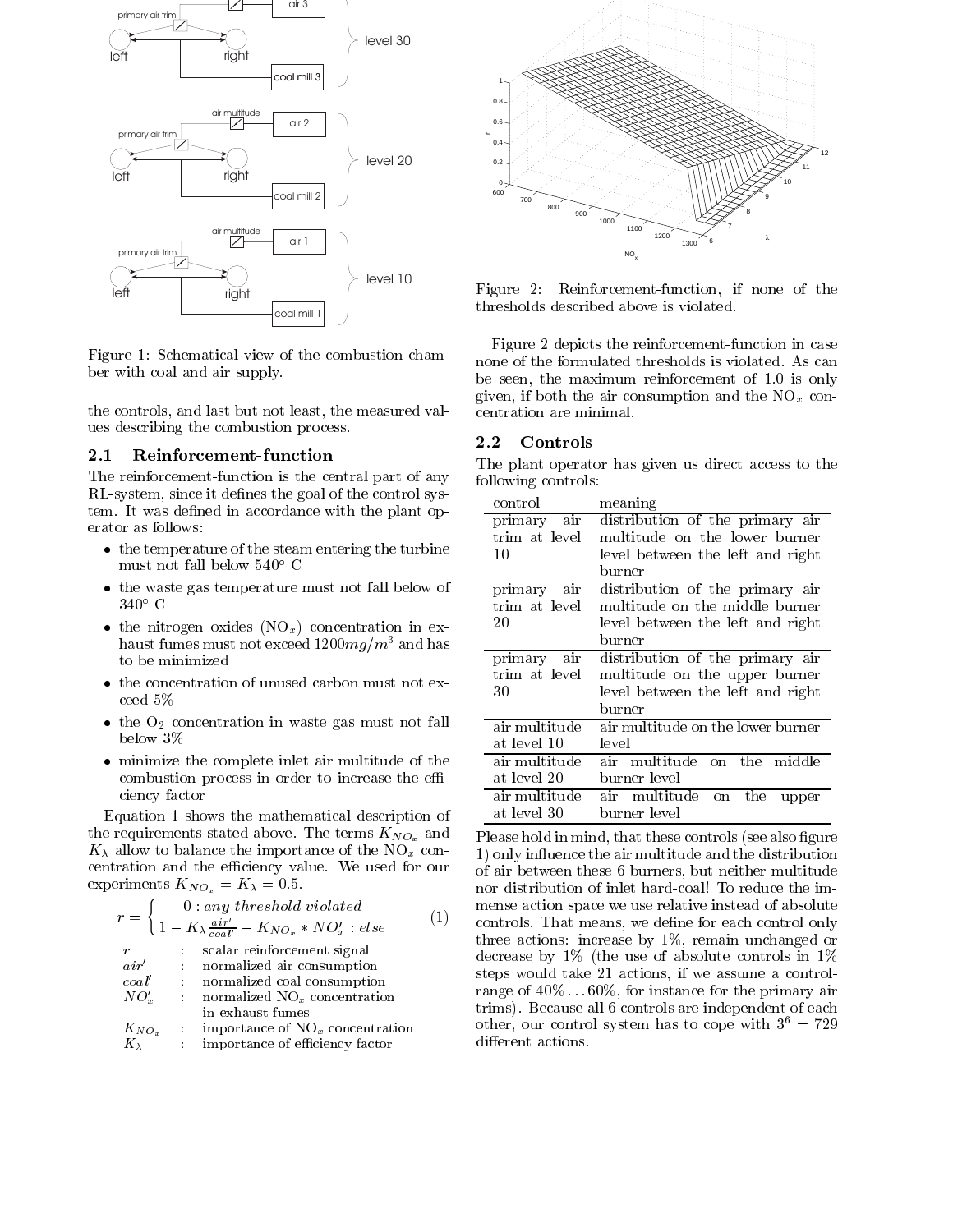

Figure 3: Neural control architecture for reinforcement-learning. The input-vector unifies process data and flame-describing features obtained from the camera systems observing the 6 flames of the combustion process. The neural clusterer maps the continuous and high dimensional input-space onto a discrete statespace, whereupon the Q-values of all executable actions are estimated.

#### Process describing data  $\bf 2.3$

After describing the reinforcement-function and the controls we have to select a subset from all measured values of the combustion process to describe the current process situation. This selection is very difficult, because to much information can be as paralyzing as insufficient information about the current process situation. If the control system has not enough information about the combustion process, the process is not sufficiently observable (POMDP) and therefore no stable outcomes of state-action pairs could be observed.

First of all, the control system needs all reinforcement-relevant process data. Furthermore information about the coal distribution between the 6 burners is essential, since our controls only distribute the air multitudes between these burners. Hence, the input-feature-space is determined by the following process data:

- currently inlet coal and air multitudes
- temperature of the steam entering the turbine
- waste gas temperature
- $NO_x$  concentration in waste gas
- $\bullet$  O<sub>2</sub> concentration in waste gas
- concentration of unused carbon
- mean flame intensity of all 6 burners

These process data constitute the input-vector consisting of 13 real-valued components.

#### Neural function approximator  $\bf 2.4$

As mentioned in section 1, our architecture has to select an action for each process situation, that is

promising the ingliest ruture reward. In this paper, we present a very first and simple approach to a stateaction function approximator that combines a neural vector quantization technique (Neural Gas [Martinetz and Schulten, 1991) for optimal clustering of a high-dimensional, continuous input space [Gross et al., 1998 (equation 2) with a subsequent associative memory, to estimate the values of all 729 executable actions (see figure 3). Equation 2 shows the neural-gas weight  $\underline{w}_i(t)$  updating rule for the neuron *i*, where  $\eta^{NG}(t)$  is a learning rate,  $s(i)$  is the index of neuron i in the list sorted by distance to the input  $\underline{x}(t)$  and  $h(t)$  is the learning radius.

$$
\Delta \underline{w}_i(t) = \eta^{NG}(t) \cdot e^{-\frac{s(t)}{h(t)}} \cdot \left[ \underline{x}(t) - \underline{w}_i(t) \right] \quad (2)
$$

For action-value approximation, we utilize the Q-learning [Watkins and Dayan, 1992] variant of reinforcement-learning (equation 4).

$$
\Delta Q(s^t, a^t) = \eta \Big\{ r^t + \gamma V(s^{t+1}) - Q(s^t, a^t) \Big\} \tag{3}
$$
  
with  

$$
V(s^{t+1}) = \max_{s \in \mathcal{S}} Q(s^{t+1}, a^{t+1}) \tag{4}
$$

For our experiments we have 75 states (NG-neurons). a discount factor for the value of the subsequent state  $\gamma = 0.5$ , and a Q-learning-rate of  $\eta = 0.2$ .

## Results 3

One of the most important properties of reinforcement-learning techniques is their ability to extract the necessary information about the consequences of their actions through interaction with the process itself. Neither detailed and system-specific information nor an accurate model of the underlying process are required. Nevertheless, we used a system, that we pretrained on past process data, to reduce the exploration time and space of the system. This explorative behavior is realized by addition of a noise term  $n_a^t$  to the estimated Q-values  $Q(s^t, a^t)$  and the subsequent selection of the action  $a_{\varepsilon}^{t}$  with the highest value (equa- $\frac{1}{100}$ .

$$
a_e^t = argmax_a [Q(s^t, a^t) + n_a^t] \tag{5}
$$

Figure 4 depicts very first results of our reinforcement-based control architecture, obtained during the online exploration phase in the power plant "Tiefstack" Hamburg. The performance of the RLsystem is reflected by the obtained reinforcement. The defined reinforcement function, described in section 2.1, rewards both low air consumptions and low  $NO_x$ emissions. As can be seen, our reinforcement-controlsystem is able to reduce the  $NO_x$  concentrations in the range of higher coal multitude compared to the control scheme applied up to now (figure 4, top). The previous control system defined the amount of inlet air by a characteristic curve depending on the inlet coal amount, where a fixed symmetrical distribution between the left and right burner was applied. Furthermore, also the air consumption could be reduced by the RL-system (figure 4, bottom). This is a very promising result.